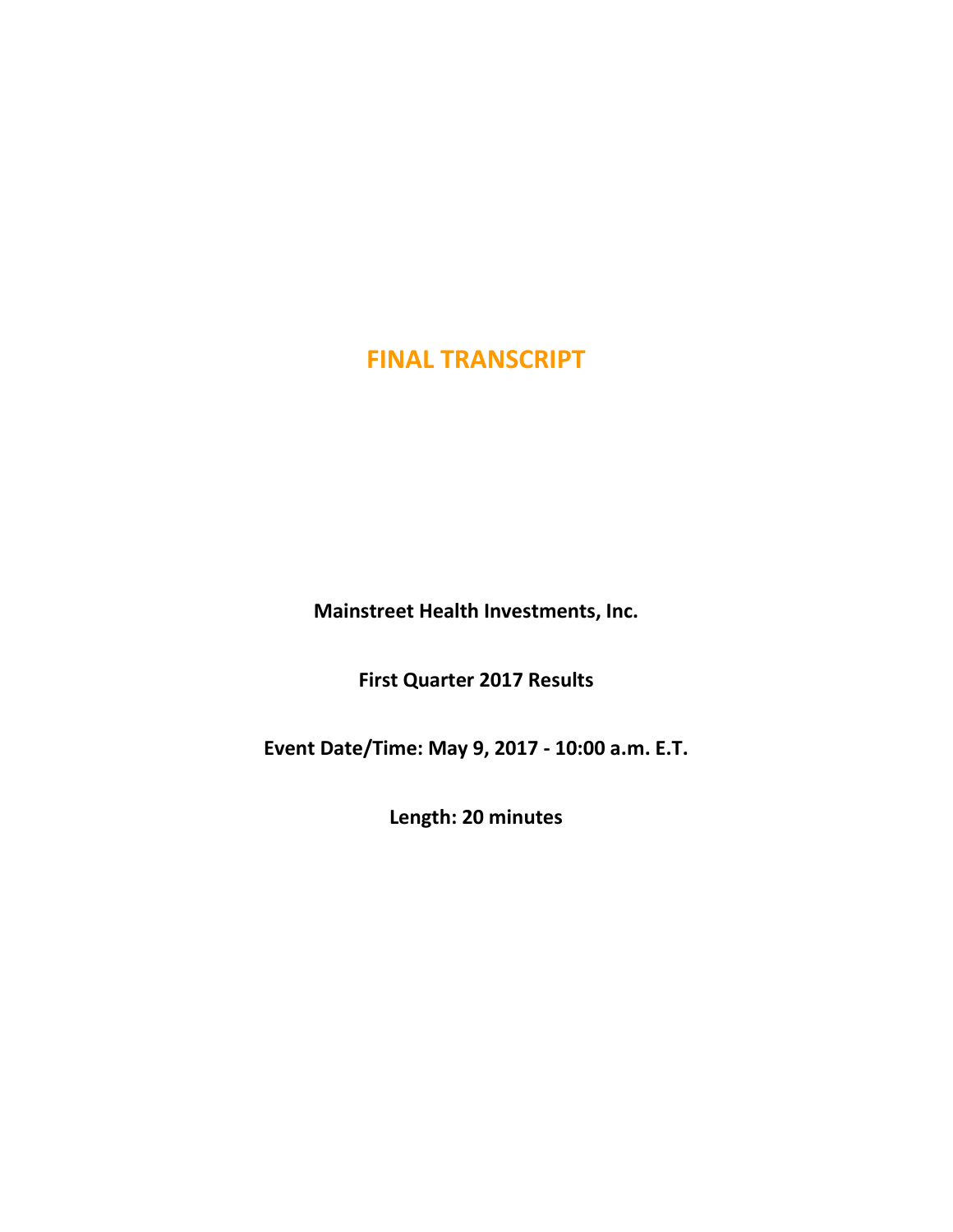

2

May 9, 2017 – 10:00 a.m. E.T. Mainstreet Health Investments, Inc. First Quarter 2017 Results

## **CORPORATE PARTICIPANTS**

**Scott Higgs** *Mainstreet Health Investments, Inc. – Chief Financial Officer*

**Scott White** *Mainstreet Health Investments, Inc. – Chief Executive Officer*

## **CONFERENCE CALL PARTICIPANTS**

**Jenny Ma** *Canaccord Genuity – Analyst*

**Matt Kornack** *National Bank Financial – Analyst*

**Zain Jafry** *CIBC World Markets – Analyst*

## **PRESENTATION**

# **Operator**

Good morning ladies and gentlemen. Welcome to Mainstreet Health Investments' First Quarter

2017 Earnings Conference Call. I would now like to turn the call over to Scott Higgs, Chief Financial

Officer. Please go ahead, Mr. Higgs.

**Scott Higgs –** Chief Financial Officer, Mainstreet Health Investments, Inc.

<sup>&</sup>quot;Though CNW Group has used commercially reasonable efforts to produce this transcript, it does not represent or warrant that this transcript is error-free. CNW Group will not be responsible for any direct, indirect, incidental, special, consequential, loss of profits or other damages or liabilities which may arise out of or result from any use made of this transcript or any error contained therein."

<sup>«</sup> Bien que CNW Telbec ait fait tous les efforts possibles pour produire cet audioscript, la société ne peut affirmer ou garantir qu'il ne contient aucune erreur. CNW Telbec ne peut être tenue responsable de pertes ou profits, responsabilités ou dommages causés par ou découlant directement, indirectement, accidentellement ou corrélativement à l'utilisation de ce **texte ou toute erreur qu'il contiendrait. »**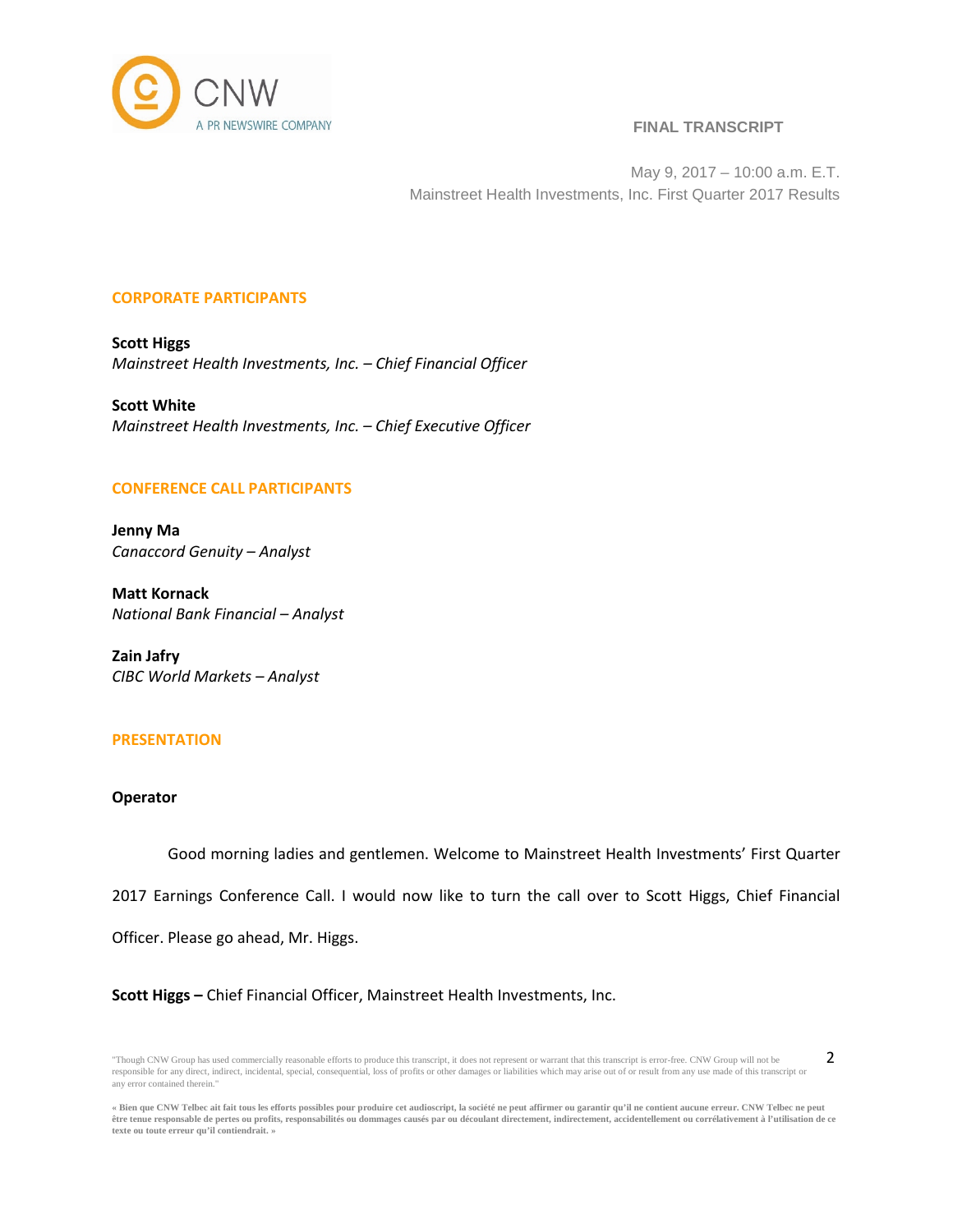

May 9, 2017 – 10:00 a.m. E.T. Mainstreet Health Investments, Inc. First Quarter 2017 Results

Thank you, Carol. Good morning, everyone. With me today is Scott White, Chief Executive Officer, to talk about our performance for the quarter, along with some of our continued initiatives. I will then cover our first quarter financial results. Then we will open the line for your questions. The first quarter earnings release, financial statements, and MD&A are available on our website, and a replay of this call will be available from 1:00 p.m. today until midnight on May 16.

Before we get started, please be reminded that today's call may include forward-looking statements regarding our future operations. Such statements involve known and unknown risks and uncertainties that may cause actual results to differ materially from those expressed or implied today. We have identified such factors in our news release and other public filings. As we discuss our performance, please bear in mind that all amounts are in U.S. dollars

With that, I'll turn it over to Scott.

**Scott White** – Chief Executive Officer, Mainstreet Health Investments, Inc.

Thank you and good morning everyone. I'm proud to share with you today our first quarter performance. We had a very strong start to 2017, delivering solid results building on our tremendous growth since launching just last June.

During 2016, we tripled the number of assets in our initial portfolio through accretive acquisitions. In addition to assisted living and skilled nursing, we further diversified our portfolio with

<sup>&</sup>quot;Though CNW Group has used commercially reasonable efforts to produce this transcript, it does not represent or warrant that this transcript is error-free. CNW Group will not be responsible for any direct, indirect, incidental, special, consequential, loss of profits or other damages or liabilities which may arise out of or result from any use made of this transcript or any error contained therein." 3

<sup>«</sup> Bien que CNW Telbec ait fait tous les efforts possibles pour produire cet audioscript, la société ne peut affirmer ou garantir qu'il ne contient aucune erreur. CNW Telbec ne peut être tenue responsable de pertes ou profits, responsabilités ou dommages causés par ou découlant directement, indirectement, accidentellement ou corrélativement à l'utilisation de ce **texte ou toute erreur qu'il contiendrait. »**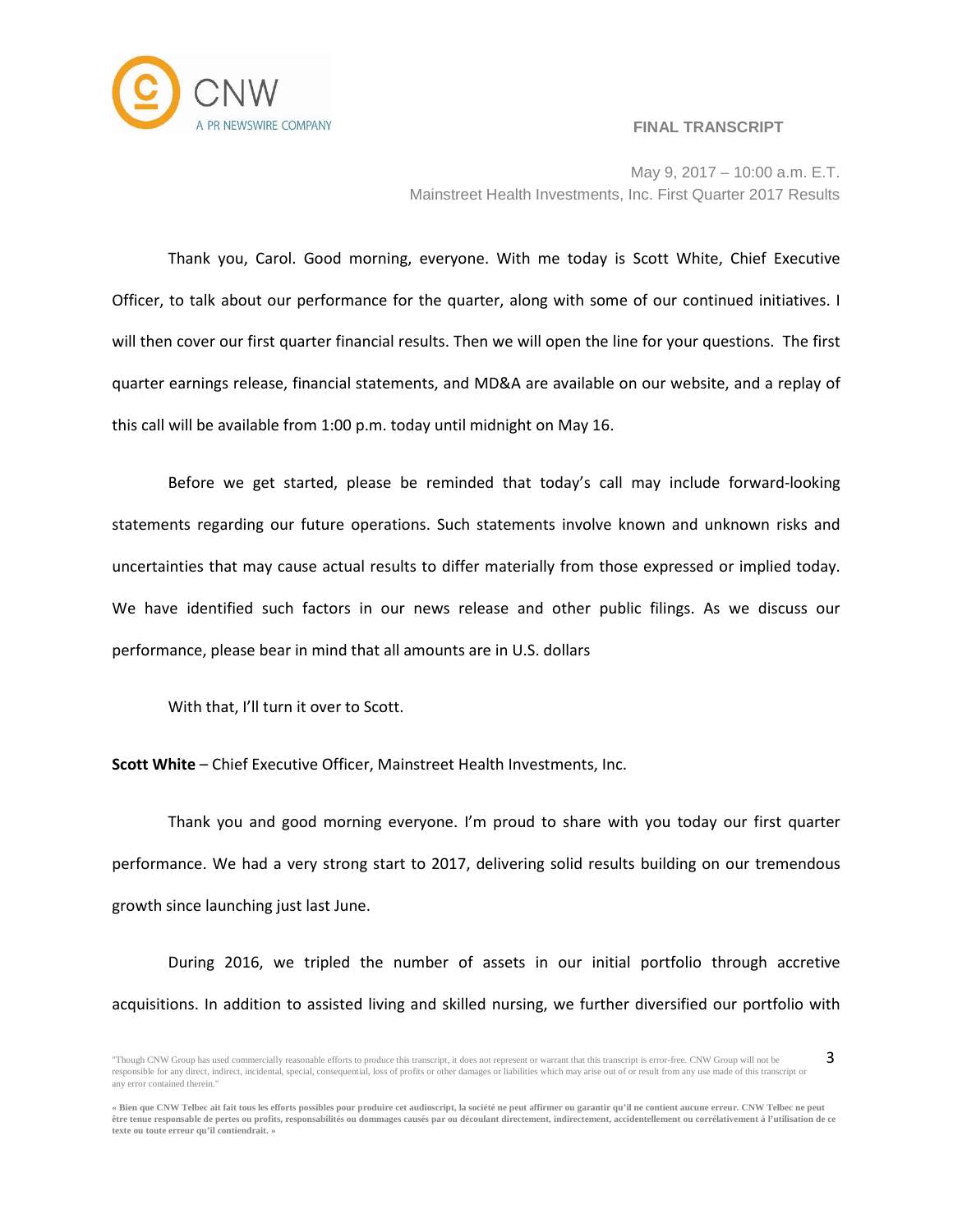

4

May 9, 2017 – 10:00 a.m. E.T. Mainstreet Health Investments, Inc. First Quarter 2017 Results

new investments into memory care and independent living communities. During the quarter, we diligently worked on identifying and assessing various opportunities for growth. These efforts led to our announcement in March that we are further diversifying our portfolio by entering into a definitive agreement to purchase two facilities in California and one in Arizona from the Ensign Group. Ensign will lease the properties under a 20-year triple-net master lease.

These properties are located in high-density neighborhoods within the Los Angeles and Phoenix metro markets, and will be our first acquisitions in these states. This will bring our portfolio to 38 properties in nine states, and one Canadian province. This transaction's in line with our stated growth strategy of owning senior living and care properties and partnering with leading operators. We expect these properties to close in the very near term. During the first quarter, we also filed a base shell prospectus for offering proceeds up to \$500 million. With this in place, we'll have the ability to efficiently access capital to further our growth objectives when market conditions permit.

I'd like to take a moment to personally thank everyone who attended our first Annual General Meeting last Thursday, May 4. It was a great opportunity for members of Management and the Board of Directors to meet some of our shareholders. It was also a nice time for celebration of the accomplishments over the past year. June 2 will mark the first anniversary of our listing on the Toronto Stock Exchange. We entered the market last year with 11 assisted living and skilled nursing facilities, and

<sup>&</sup>quot;Though CNW Group has used commercially reasonable efforts to produce this transcript, it does not represent or warrant that this transcript is error-free. CNW Group will not be responsible for any direct, indirect, incidental, special, consequential, loss of profits or other damages or liabilities which may arise out of or result from any use made of this transcript or any error contained therein."

<sup>«</sup> Bien que CNW Telbec ait fait tous les efforts possibles pour produire cet audioscript, la société ne peut affirmer ou garantir qu'il ne contient aucune erreur. CNW Telbec ne peut être tenue responsable de pertes ou profits, responsabilités ou dommages causés par ou découlant directement, indirectement, accidentellement ou corrélativement à l'utilisation de ce **texte ou toute erreur qu'il contiendrait. »**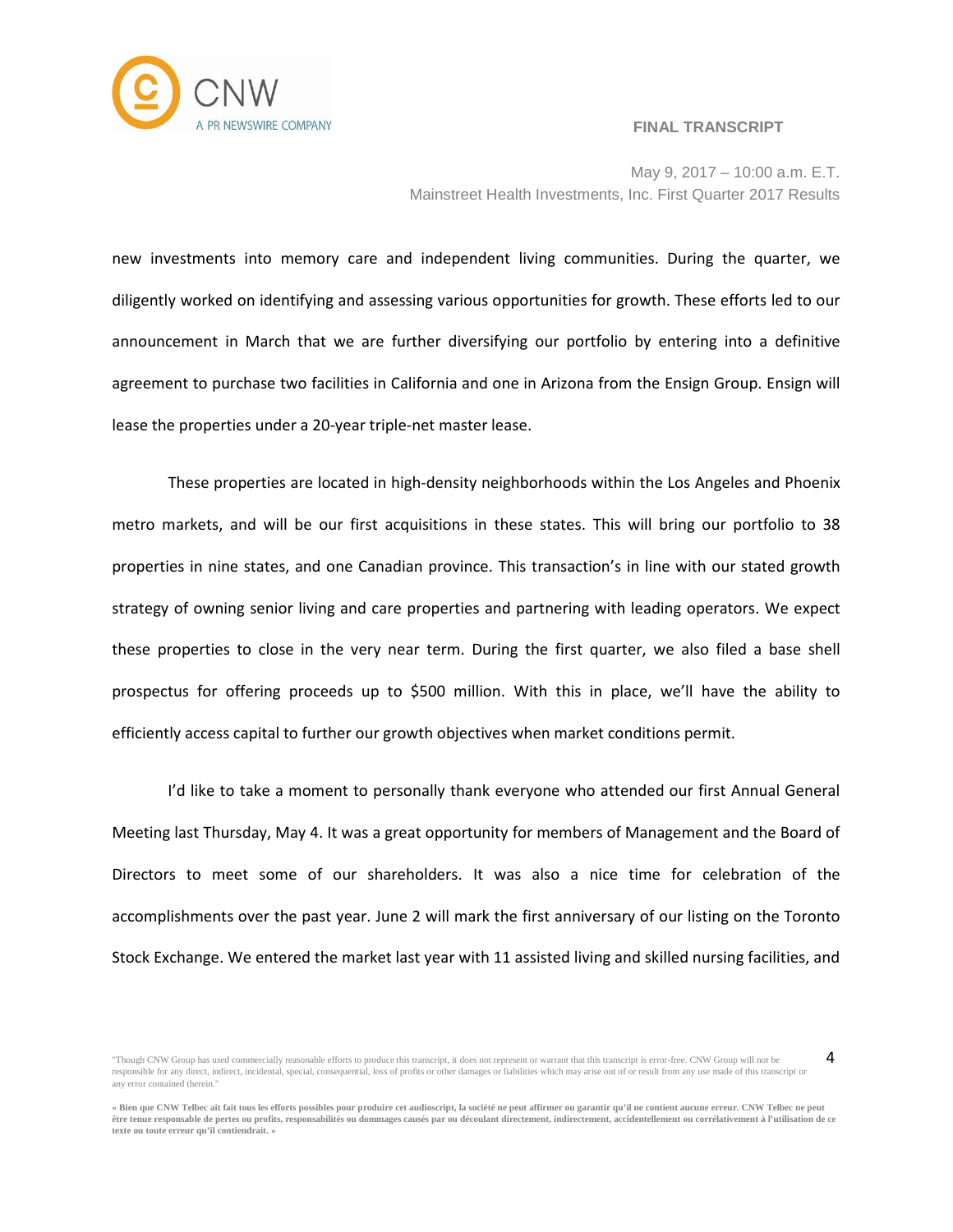

May 9, 2017 – 10:00 a.m. E.T. Mainstreet Health Investments, Inc. First Quarter 2017 Results

quickly followed with an additional 24 properties. All of this was funded by our IPO, an additional equity offering, and the issuance of convertible debentures.

This has allowed us to expand our assets from \$305 million to nearly \$700 million today. This significant growth has also fueled an increase in the number of operators we have relationships with. We now work with seven highly regarded, best-in-class operators. Our operating partnerships are the key component to our continued success and our mission of transforming healthcare, and we're very pleased to be working with all of them and look forward to future growth. Our goal for the remainder of 2017 is to continue to explore future avenues of growth to create long-term value for our shareholders. Our strategy will focus on growing our roster of partnerships with high-quality operators, expanding our asset base throughout North America, and maintaining diversification in our portfolio across the continuum of care.

Furthermore, one of our key differentiators is our development investment program, most importantly, our relationship with Mainstreet Property Group, the premier developer of transitional care facilities in the U.S.; a key component of our growth strategy going forward. We're proud to partner with Mainstreet Property Group and look forward to continuing to grow that relationship. As we get closer to completing a full year as a public Company, we look to continue our momentum. We believe the fundamental macro-investment opportunity remains very strong and the opportunities for investment ahead of us are meaningful. This industry is not going away. The opportunity is not shrinking,

<sup>&</sup>quot;Though CNW Group has used commercially reasonable efforts to produce this transcript, it does not represent or warrant that this transcript is error-free. CNW Group will not be responsible for any direct, indirect, incidental, special, consequential, loss of profits or other damages or liabilities which may arise out of or result from any use made of this transcript or any error contained therein." 5

<sup>«</sup> Bien que CNW Telbec ait fait tous les efforts possibles pour produire cet audioscript, la société ne peut affirmer ou garantir qu'il ne contient aucune erreur. CNW Telbec ne peut être tenue responsable de pertes ou profits, responsabilités ou dommages causés par ou découlant directement, indirectement, accidentellement ou corrélativement à l'utilisation de ce **texte ou toute erreur qu'il contiendrait. »**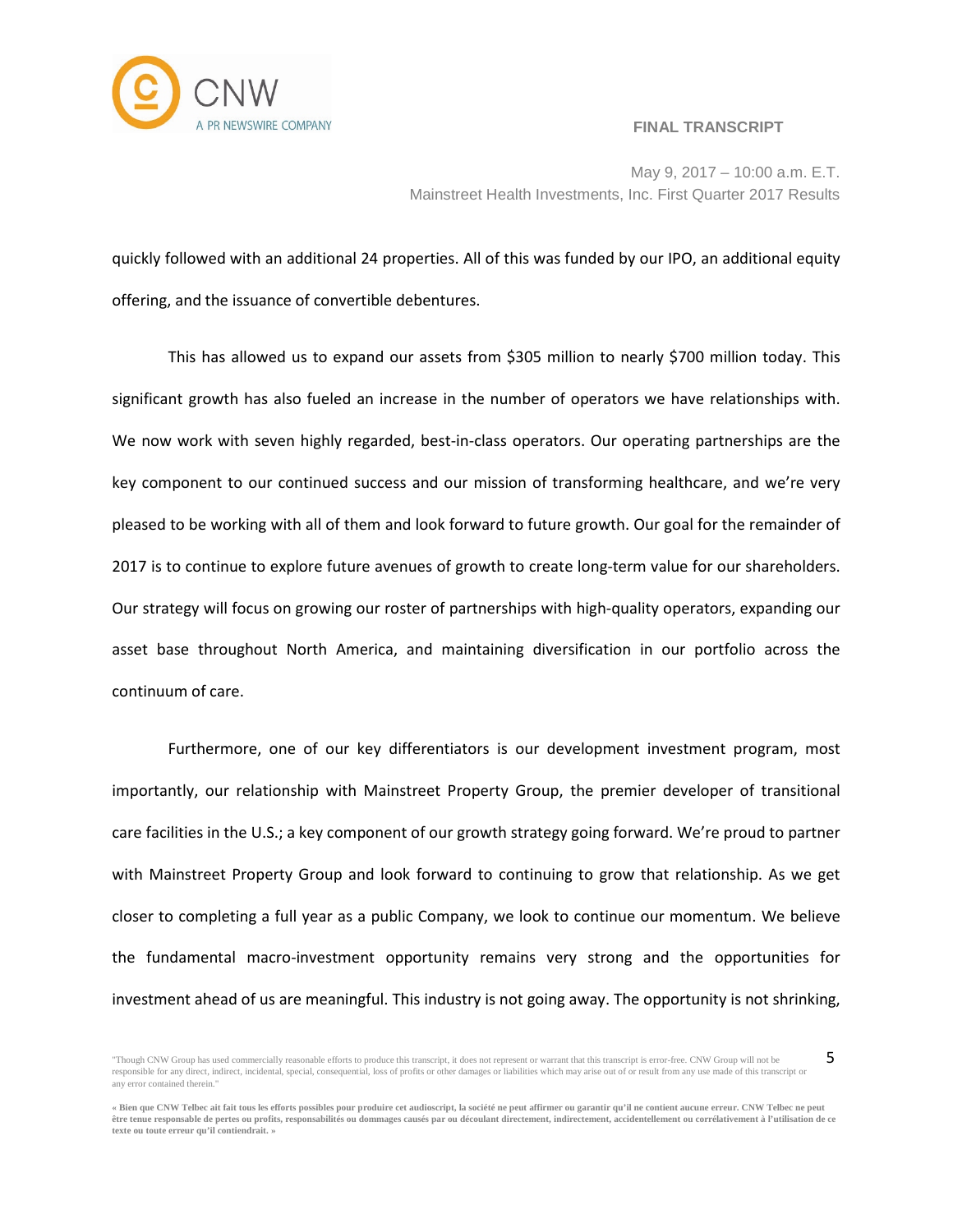

6

May 9, 2017 – 10:00 a.m. E.T. Mainstreet Health Investments, Inc. First Quarter 2017 Results

but rather growing significantly. Our high-quality properties and strong relationships with very reputable operators provides us with a solid platform on which to grow.

To further review our results for the first quarter of 2017, I'd now like to turn it over to Scott Higgs.

**Scott Higgs –** Chief Financial Officer, Mainstreet Health Investments, Inc.

Thanks, Scott. We're pleased to report that our Q1 2017 AFFO is \$0.25 per share. On a per-share basis at the time of our initial offering we forecasted first quarter AFFO of \$0.25, and adjusting for the overallotment, our forecasted AFFO for the quarter was \$0.23. We're very pleased with this first quarter success. Our payout ratio for the quarter on an AFFO basis was 74 percent. On a normalized basis, we anticipate that our payout ratio will be between 75 percent and 80 percent.

These last months have provided a period of very intensive growth for our Company. We continue to execute on our growth strategy, while also achieving our forecasted financial metrics. Our ability to provide both growth and stable financial results exemplifies our team's discipline and focus. Across our stabilized portfolio, our EBITDARM lease coverage is 1.6 times and our EBITDAR coverage is 1.2 times. We have approximately \$240 million drawn on our credit facility, with sufficient capacity remaining. This, combined with our base shelf prospectus, provides us with an efficient platform to continue to grow. Our existing debt, approximately 78 percent, is fixed rate. This aids in ensuring that

<sup>&</sup>quot;Though CNW Group has used commercially reasonable efforts to produce this transcript, it does not represent or warrant that this transcript is error-free. CNW Group will not be responsible for any direct, indirect, incidental, special, consequential, loss of profits or other damages or liabilities which may arise out of or result from any use made of this transcript or any error contained therein."

<sup>«</sup> Bien que CNW Telbec ait fait tous les efforts possibles pour produire cet audioscript, la société ne peut affirmer ou garantir qu'il ne contient aucune erreur. CNW Telbec ne peut être tenue responsable de pertes ou profits, responsabilités ou dommages causés par ou découlant directement, indirectement, accidentellement ou corrélativement à l'utilisation de ce **texte ou toute erreur qu'il contiendrait. »**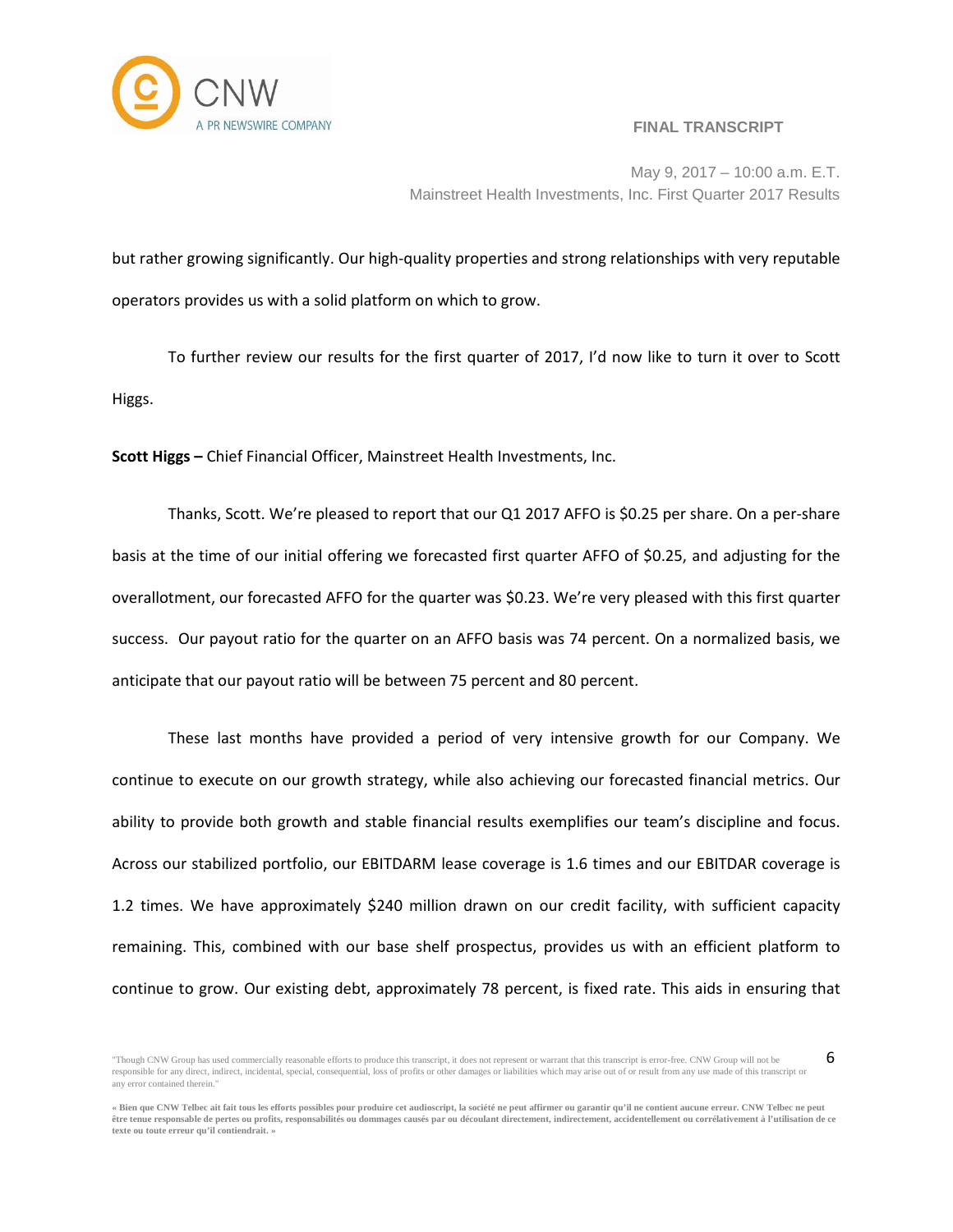

7

May 9, 2017 – 10:00 a.m. E.T. Mainstreet Health Investments, Inc. First Quarter 2017 Results

our results and financial execution are more predictable as we move forward. At the end of the first quarter of 2017, our debt-to-gross book value was 52.8 percent, and exclusive of the convertible debentures was 46.8 percent.

On behalf of the team, I'd like to reiterate how happy and proud we are of the success we've had in our first year and I look forward to updating you on our progress for the remainder of 2017.

We'll now open up the line for questions. Carol, can you please walk us through the process?

# **Q & A**

# **Operator**

Certainly. If you would like to ask a question, please press star, followed by the number one on your telephone keypad, and we'll pause for just a moment to allow people to queue.

Our first question today comes from Jenny Ma from Canaccord Genuity. Please go ahead.

**Jenny Ma** – Analyst, Canaccord Genuity

Hi. Good morning, guys.

**Scott Higgs –** Chief Financial Officer, Mainstreet Health Investments, Inc.

## Hi Jenny.

<sup>&</sup>quot;Though CNW Group has used commercially reasonable efforts to produce this transcript, it does not represent or warrant that this transcript is error-free. CNW Group will not be responsible for any direct, indirect, incidental, special, consequential, loss of profits or other damages or liabilities which may arise out of or result from any use made of this transcript or any error contained therein."

<sup>«</sup> Bien que CNW Telbec ait fait tous les efforts possibles pour produire cet audioscript, la société ne peut affirmer ou garantir qu'il ne contient aucune erreur. CNW Telbec ne peut être tenue responsable de pertes ou profits, responsabilités ou dommages causés par ou découlant directement, indirectement, accidentellement ou corrélativement à l'utilisation de ce **texte ou toute erreur qu'il contiendrait. »**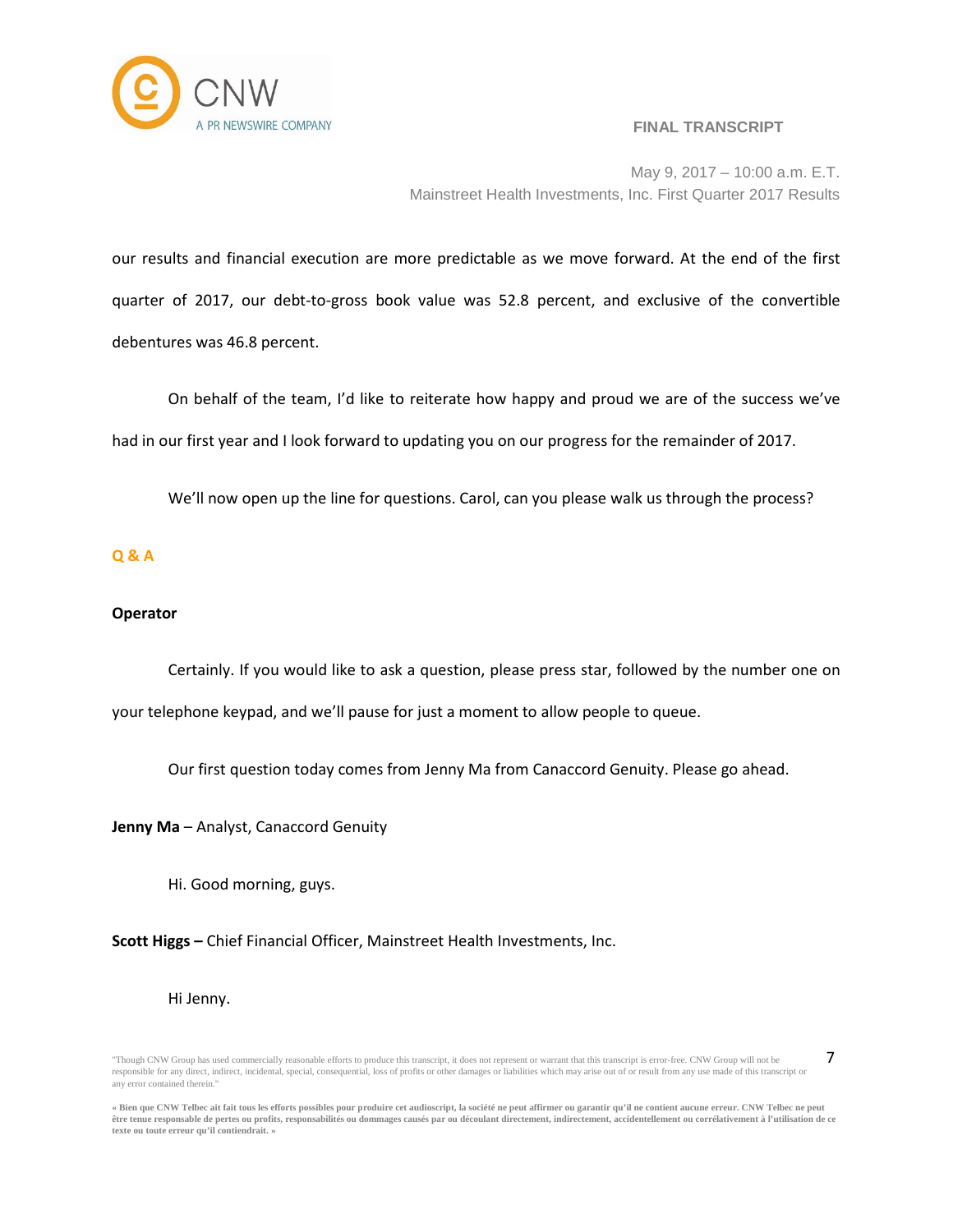

8

May 9, 2017 – 10:00 a.m. E.T. Mainstreet Health Investments, Inc. First Quarter 2017 Results

#### **Scott White** – Chief Executive Officer, Mainstreet Health Investments, Inc.

Good morning.

**Jenny Ma** – Analyst, Canaccord Genuity

Scott White, can you talk a little bit about the—like give us an update on your acquisition outlook. I think the last time we were on the call you had mentioned about \$300 million, \$400 million of acquisitions in the year, and now we're about halfway through. What are you expecting for the balance of the year, and do you think some of those opportunities may be pushed down to 2018?

**Scott White** – Chief Executive Officer, Mainstreet Health Investments, Inc.

Hey, no, our acquisition outlook remains substantially the same. As you can imagine, it's fairly lumpy, so it's hard to tell when something big is going to hit, but the pipeline remains robust. We're being super disciplined about what we're going to do. It's not a lack of opportunity. There is ample opportunity, hundreds of millions of dollars worth of acquisitions we're looking at today. We just want to be smart. It's not a growth for growth sakes strategy. We'll execute when we find the right acquisitions that continue on our vision strategy, acquisitions that make sense for creating long-term shareholder value, but we are not in any way changing our view. What I said last quarter I feel the same about today. The opportunity is there, and to the extent the deals make sense, we'll execute on them.

#### **Jenny Ma** – Analyst, Canaccord Genuity

<sup>&</sup>quot;Though CNW Group has used commercially reasonable efforts to produce this transcript, it does not represent or warrant that this transcript is error-free. CNW Group will not be responsible for any direct, indirect, incidental, special, consequential, loss of profits or other damages or liabilities which may arise out of or result from any use made of this transcript or any error contained therein."

<sup>«</sup> Bien que CNW Telbec ait fait tous les efforts possibles pour produire cet audioscript, la société ne peut affirmer ou garantir qu'il ne contient aucune erreur. CNW Telbec ne peut être tenue responsable de pertes ou profits, responsabilités ou dommages causés par ou découlant directement, indirectement, accidentellement ou corrélativement à l'utilisation de ce **texte ou toute erreur qu'il contiendrait. »**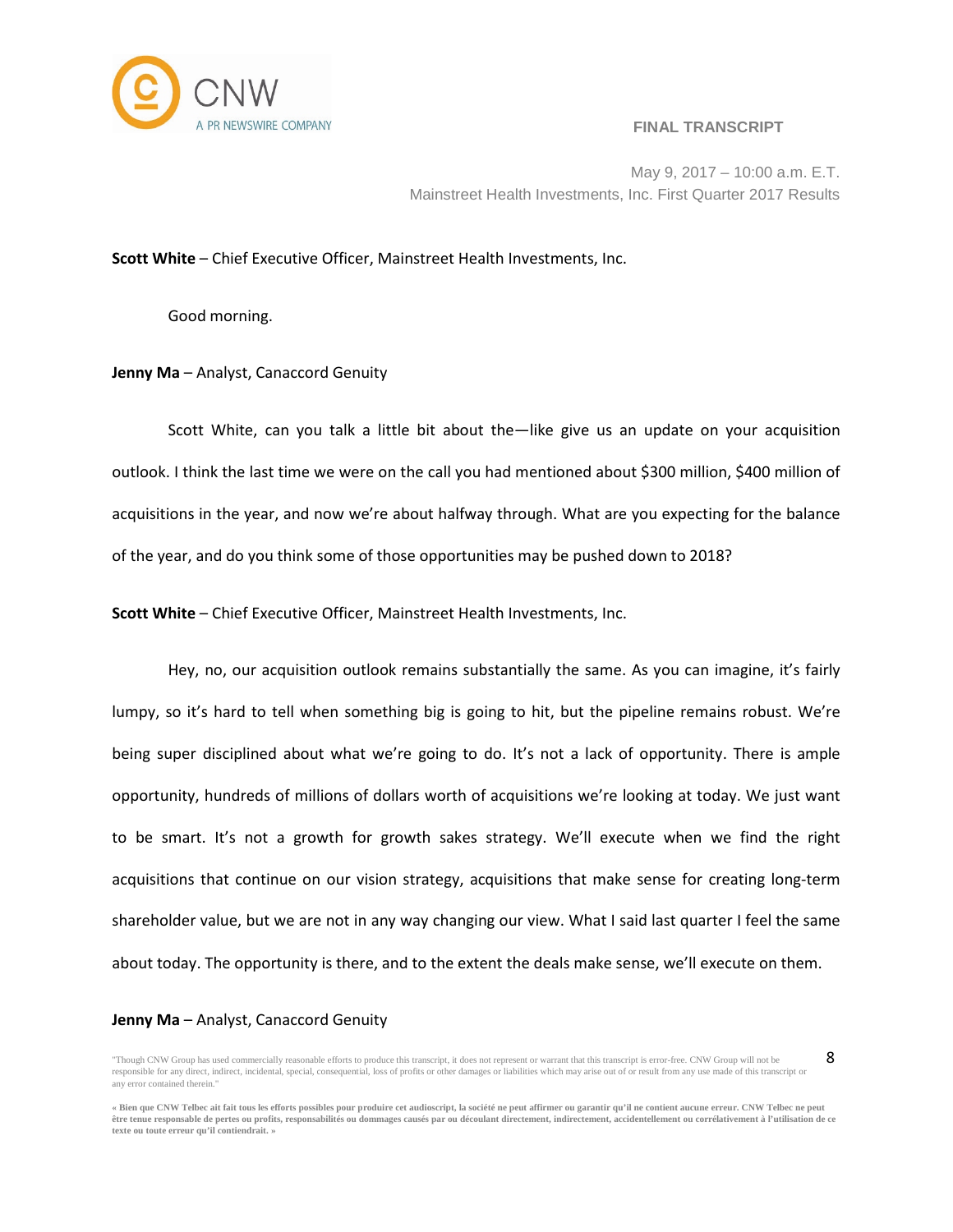

9

May 9, 2017 – 10:00 a.m. E.T. Mainstreet Health Investments, Inc. First Quarter 2017 Results

Can you talk a little bit about what you're seeing on the third-party acquisition opportunities? Is it more one-off properties? Are you seeing big portfolios, small portfolios? What's coming across your desk these days?

**Scott White** – Chief Executive Officer, Mainstreet Health Investments, Inc.

All of the above. All of the above. In fact, I would say the biggest thing we need to be disciplined about is allocation of time and resources and making sure we're spending our time in the best spot. Everything you just said, individual deals, check; development opportunities, check; Mainstreet Property Group opportunities, check; mid-sized portfolios, call it, I don't know, \$50 million to \$200 million, check; large transformative type portfolios, check. We're looking at all of them. We just have to be smart about where we spend our time.

**Jenny Ma** – Analyst, Canaccord Genuity

Do you think you would be able to undertake a huge transformational portfolio opportunity? Would that likely involve a partner if it was to be quite sizable?

**Scott White** – Chief Executive Officer, Mainstreet Health Investments, Inc.

Sure. I mean could we do it? Yes. Does it make sense? Possibly. Depends on what the opportunity is. Would we talk to a partner? Absolutely. We are regularly assessing our sources of capital and talking to our investors all the time, so all the above.

<sup>&</sup>quot;Though CNW Group has used commercially reasonable efforts to produce this transcript, it does not represent or warrant that this transcript is error-free. CNW Group will not be responsible for any direct, indirect, incidental, special, consequential, loss of profits or other damages or liabilities which may arise out of or result from any use made of this transcript or any error contained therein."

<sup>«</sup> Bien que CNW Telbec ait fait tous les efforts possibles pour produire cet audioscript, la société ne peut affirmer ou garantir qu'il ne contient aucune erreur. CNW Telbec ne peut être tenue responsable de pertes ou profits, responsabilités ou dommages causés par ou découlant directement, indirectement, accidentellement ou corrélativement à l'utilisation de ce **texte ou toute erreur qu'il contiendrait. »**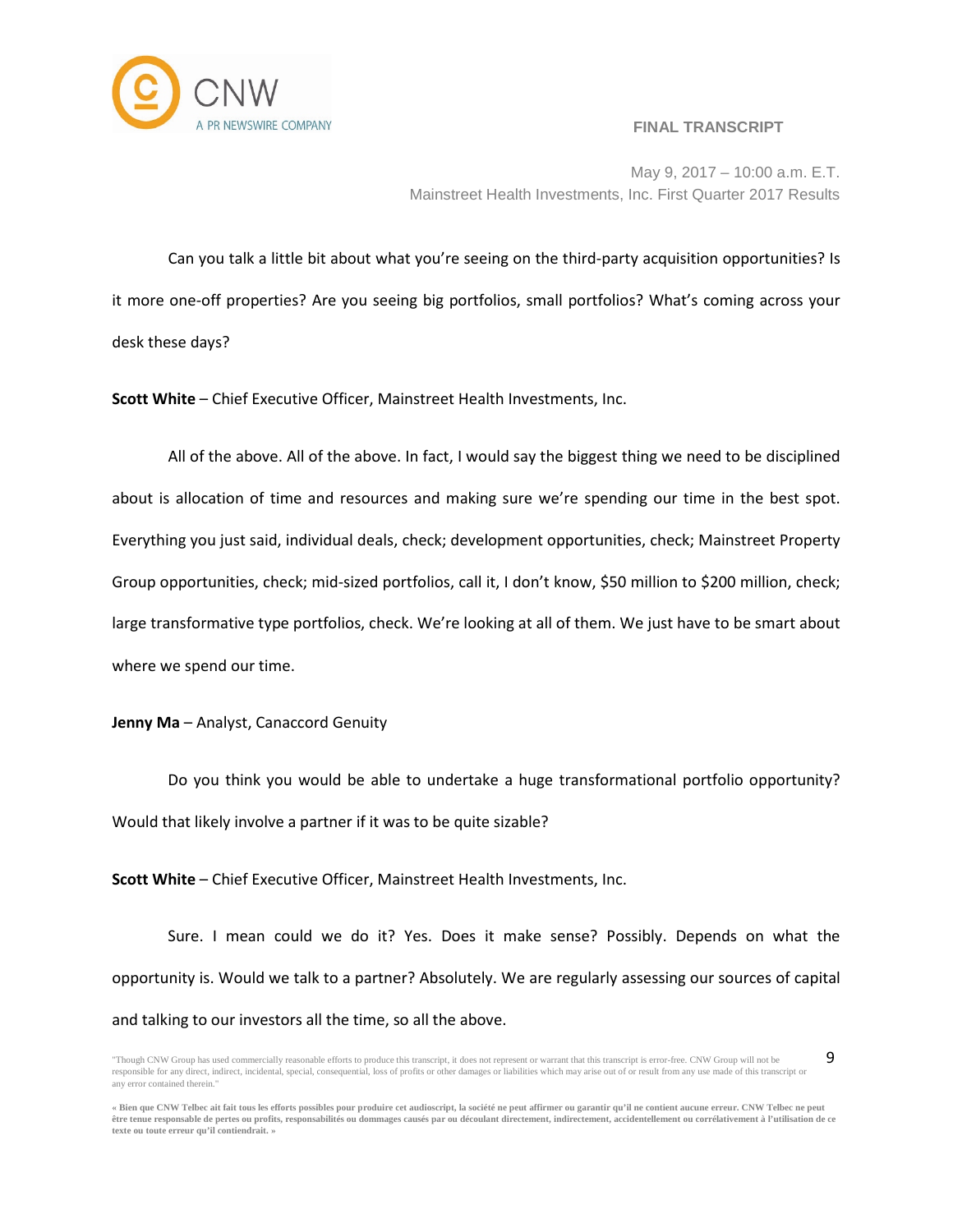

May 9, 2017 – 10:00 a.m. E.T. Mainstreet Health Investments, Inc. First Quarter 2017 Results

#### **Jenny Ma** – Analyst, Canaccord Genuity

Okay, great. Speaking of partners, can you tell us a little bit about the Providence Group and what their background is as operators and whether there's any opportunity to work with them in the future following this Houston lease?

**Scott White** – Chief Executive Officer, Mainstreet Health Investments, Inc.

Sure. This is a great, great example of our relationship with Mainstreet Property Group, the development company. Mainstreet Property Group has known and worked with Providence for a time now, probably a year or two. Mainstreet Property Group has entered into other lease arrangements with Providence. We definitely see this as an operator we would grow with. As a general proposition, you should generally not expect us to do one-offs. We're not looking to build our portfolio with individual operators. Could it happen? Would we do a one project with one operator? Sure, it could happen, but strategically we went into this knowing that there's greater opportunity to expand the Providence relationship, and you should expect to see us do more with them.

## **Jenny Ma** – Analyst, Canaccord Genuity

Okay, and can you tell us a little bit about who they are and what their geographic focus or asset type focus is?

#### **Scott Higgs –** Chief Financial Officer, Mainstreet Health Investments, Inc.

<sup>&</sup>quot;Though CNW Group has used commercially reasonable efforts to produce this transcript, it does not represent or warrant that this transcript is error-free. CNW Group will not be responsible for any direct, indirect, incidental, special, consequential, loss of profits or other damages or liabilities which may arise out of or result from any use made of this transcript or any error contained therein." 10

<sup>«</sup> Bien que CNW Telbec ait fait tous les efforts possibles pour produire cet audioscript, la société ne peut affirmer ou garantir qu'il ne contient aucune erreur. CNW Telbec ne peut être tenue responsable de pertes ou profits, responsabilités ou dommages causés par ou découlant directement, indirectement, accidentellement ou corrélativement à l'utilisation de ce **texte ou toute erreur qu'il contiendrait. »**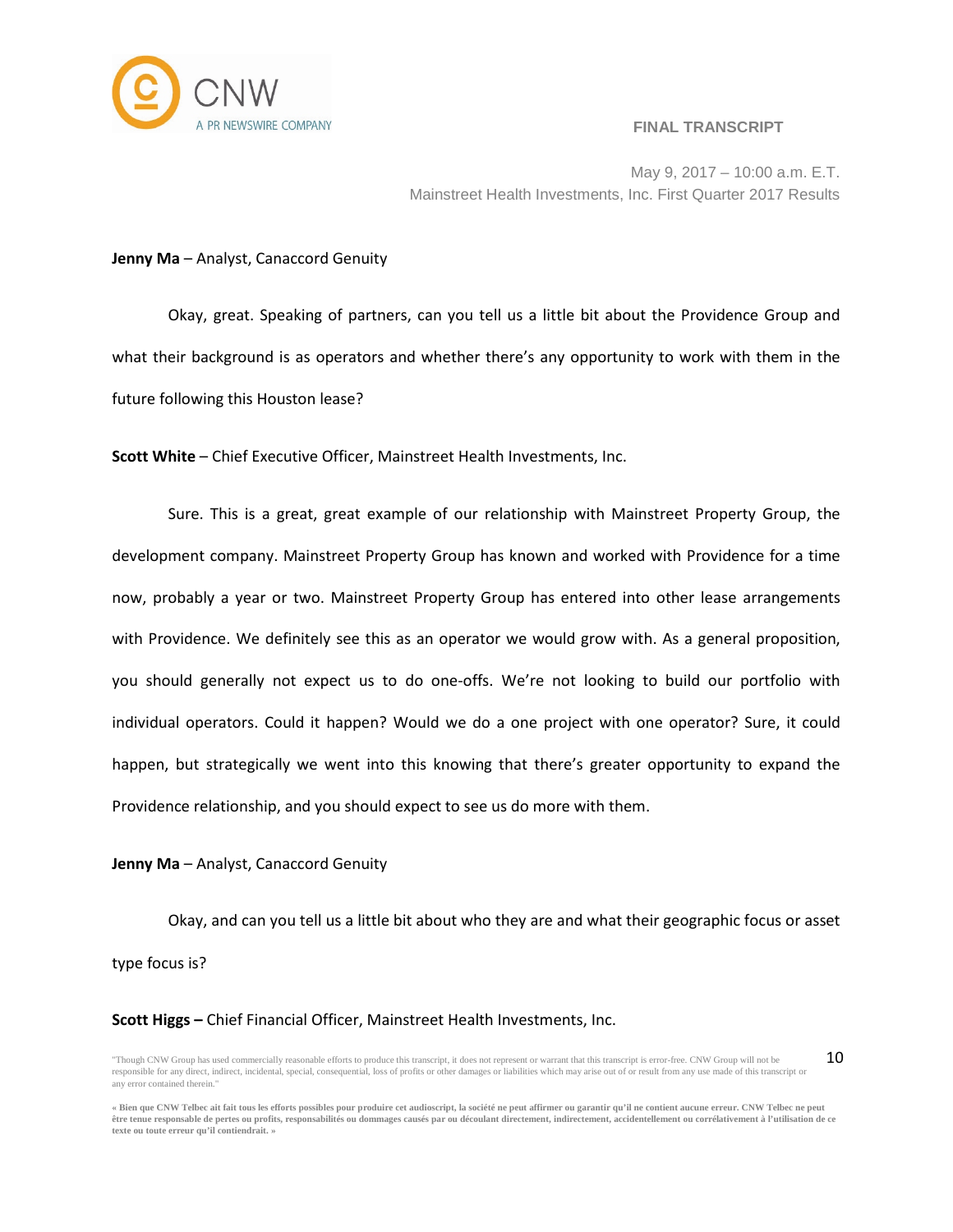

May 9, 2017 – 10:00 a.m. E.T. Mainstreet Health Investments, Inc. First Quarter 2017 Results

Yes, sure. Jenny, they're a privately held company, so they're geographically focused regionally where—kind of where we're going with them, and they're focused primarily on this asset sector.

**Jenny Ma** – Analyst, Canaccord Genuity

Okay, and then my final question is with regards to what the debt and the credit markets are looking like. I know in the past we've talked about potentially terming out some of the debt that you have on the books. Is that something you're still working on, or are you seeing different opportunities? Give us a sense of where you are with that and what kind of rates you're seeing.

**Scott Higgs –** Chief Financial Officer, Mainstreet Health Investments, Inc.

Yes, sure. The credit markets continue to be there, so we're evaluating the highest and best sourcing of that capital, but I'd continue to tell you that I think you'll continue to see that happen. We're going to be terming out some of that debt as we move throughout the next couple of quarters, and rates vary depending on the type of debt and term and all of that stuff, so it's a bit hard to handicap that relative to a specific deal, but it's—they're still very competitive and in a good spot (phon).

**Scott White** – Chief Executive Officer, Mainstreet Health Investments, Inc.

It think we mentioned this part (phon) Jenny, but just to clarify. This is a big initiative for us this year is focusing on our debt strategy and you should expect to see some changes coming in the coming quarters as it relates to us making sure that we've looked at our debt duration, that we've looked at

<sup>&</sup>quot;Though CNW Group has used commercially reasonable efforts to produce this transcript, it does not represent or warrant that this transcript is error-free. CNW Group will not be responsible for any direct, indirect, incidental, special, consequential, loss of profits or other damages or liabilities which may arise out of or result from any use made of this transcript or any error contained therein." 11

<sup>«</sup> Bien que CNW Telbec ait fait tous les efforts possibles pour produire cet audioscript, la société ne peut affirmer ou garantir qu'il ne contient aucune erreur. CNW Telbec ne peut être tenue responsable de pertes ou profits, responsabilités ou dommages causés par ou découlant directement, indirectement, accidentellement ou corrélativement à l'utilisation de ce **texte ou toute erreur qu'il contiendrait. »**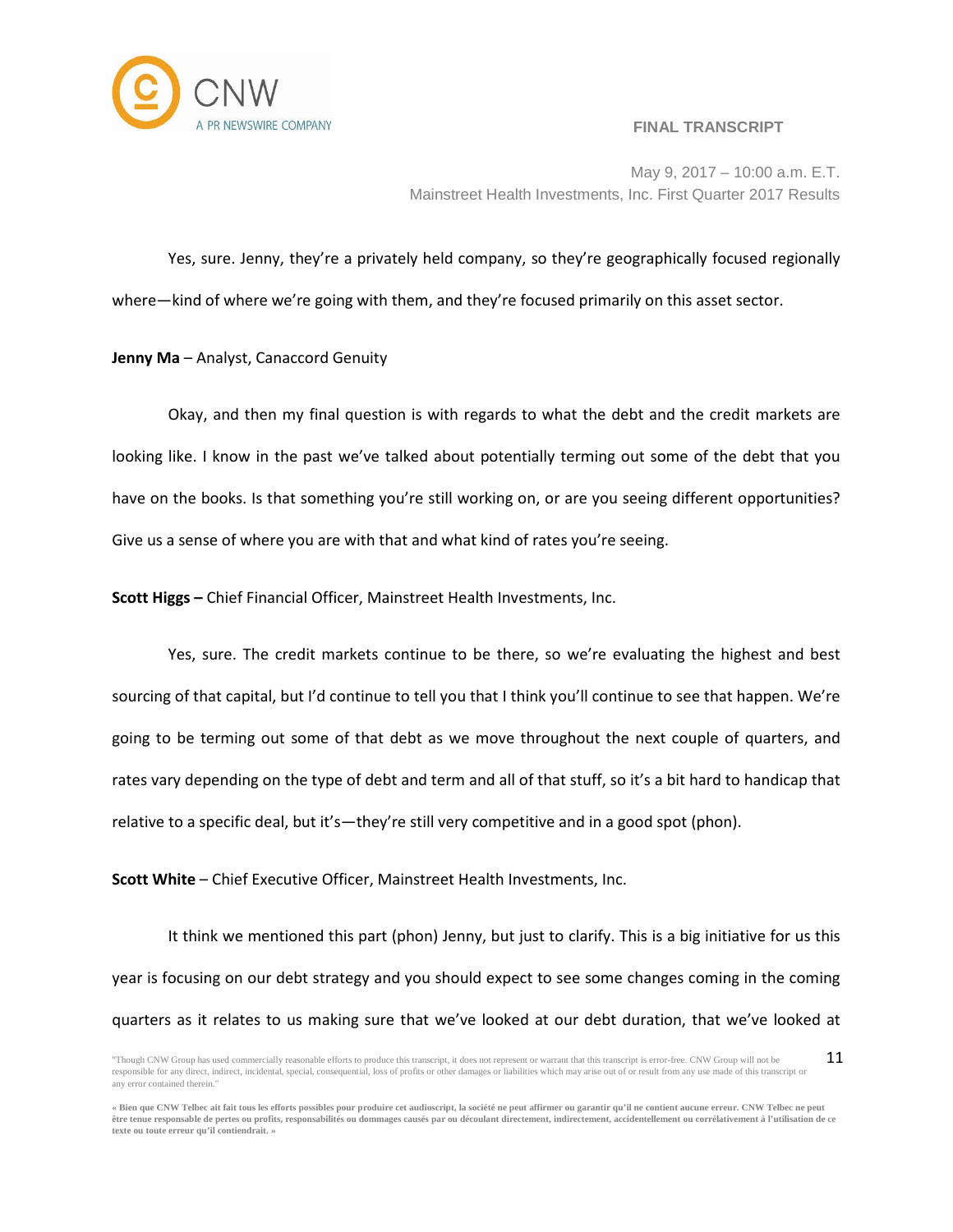

May 9, 2017 – 10:00 a.m. E.T. Mainstreet Health Investments, Inc. First Quarter 2017 Results

laddering our portfolio, that we've looked at our average cost of capital. Scott Higgs and his team are extremely proactive on this right now. We're not sort of sitting around and waiting for opportunities. You should expect to see some things around that.

**Jenny Ma** – Analyst, Canaccord Genuity

Great. Thank you very much. I'll turn it back.

## **Operator**

Our next question comes from Matt Kornack from National Bank Financial. Please go ahead.

**Matt Kornack** – Analyst, National Bank Financial

Hi guys. Just wanted to quickly follow up on the Ensign, the lease replacement there. Is there, in terms of the terms, was there a bit of a drag, or will there be a drag relative to what Ensign was paying on that lease?

**Scott Higgs –** Chief Financial Officer, Mainstreet Health Investments, Inc.

Yes, Matt. Over the term of the lease, you should expect that the general economic yields are consistent.

**Matt Kornack** – Analyst, National Bank Financial

<sup>&</sup>quot;Though CNW Group has used commercially reasonable efforts to produce this transcript, it does not represent or warrant that this transcript is error-free. CNW Group will not be responsible for any direct, indirect, incidental, special, consequential, loss of profits or other damages or liabilities which may arise out of or result from any use made of this transcript or any error contained therein." 12

<sup>«</sup> Bien que CNW Telbec ait fait tous les efforts possibles pour produire cet audioscript, la société ne peut affirmer ou garantir qu'il ne contient aucune erreur. CNW Telbec ne peut être tenue responsable de pertes ou profits, responsabilités ou dommages causés par ou découlant directement, indirectement, accidentellement ou corrélativement à l'utilisation de ce **texte ou toute erreur qu'il contiendrait. »**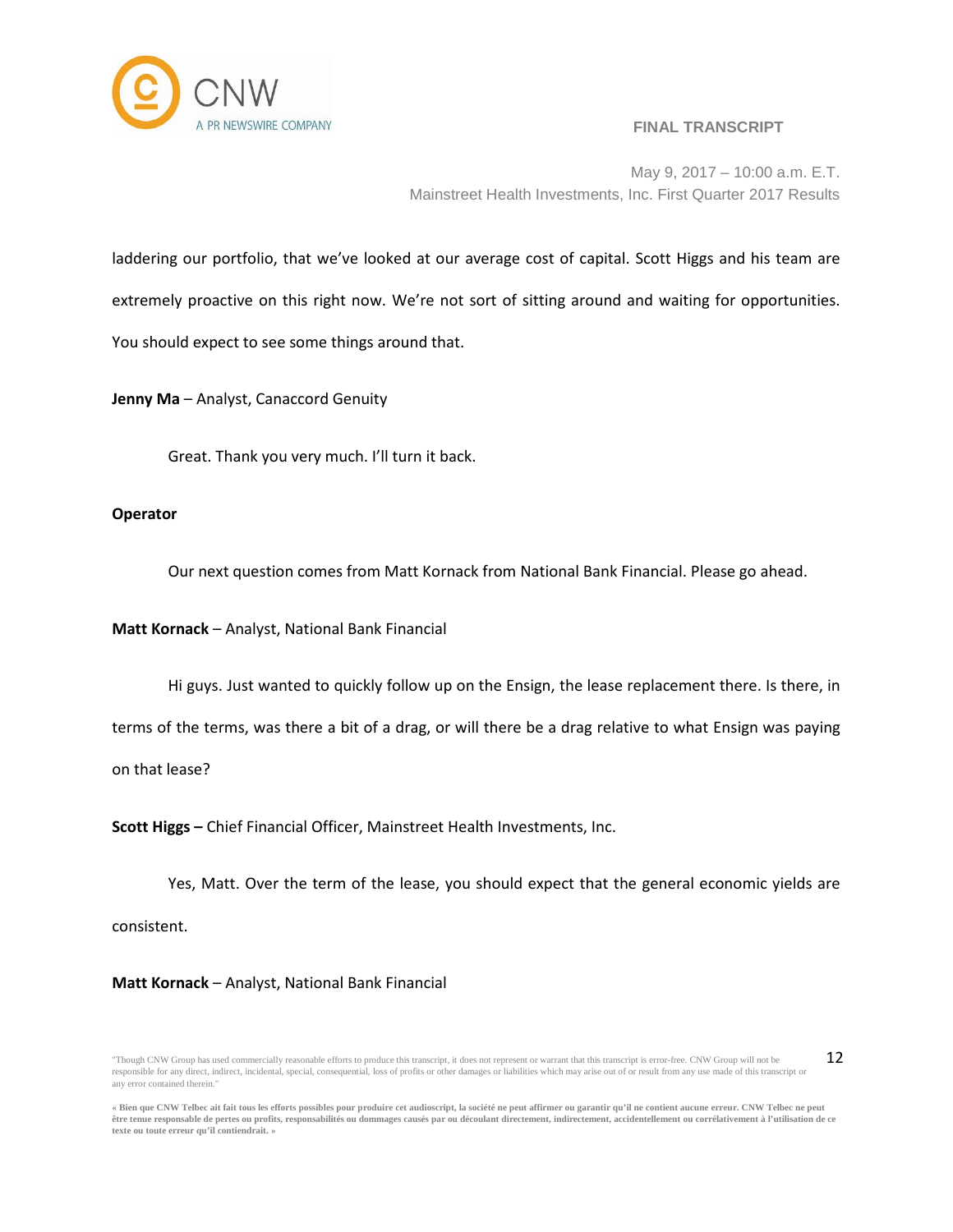

May 9, 2017 – 10:00 a.m. E.T. Mainstreet Health Investments, Inc. First Quarter 2017 Results

Okay. That's good to know. Any other progress at this point on the remaining properties? This was fairly quick, but—I know it hasn't been that much time, but interested where you stand.

**Scott White** – Chief Executive Officer, Mainstreet Health Investments, Inc.

Yes, so we're definitely having active dialogues on the other two properties. As you may recall, initially there were three properties. Now Providence is in Houston and we're very proud of that. Wichita and Fort Worth are the other two properties that we are talking to operators on. Fort Worth is actually not yet a completed property, so it is probably a little bit lower priority. I could tell you in—I walked the Fort Worth building about two weeks ago. I could tell you we've had operators in both buildings in the last 30 days. I could tell you we're having discussions with a couple of operators. As you've pointed out, not a lot of time has transpired, but it is a priority for this team to make sure that both those buildings are leased. I could also tell you, as you may recall, Mainstreet Property Group is paying the income support on that, so we are financially neutral and they are fully up to date on payment there as well.

## **Matt Kornack** – Analyst, National Bank Financial

Okay, good. With regards to G&A in the quarter, it looks like there were some one-time or at least non-recurring items. Can you speak to what a run rate would be, and am I correct, A, in the other section, as well as the equity compensation component of G&A, that that's non-recurring?

<sup>&</sup>quot;Though CNW Group has used commercially reasonable efforts to produce this transcript, it does not represent or warrant that this transcript is error-free. CNW Group will not be responsible for any direct, indirect, incidental, special, consequential, loss of profits or other damages or liabilities which may arise out of or result from any use made of this transcript or any error contained therein." 13

<sup>«</sup> Bien que CNW Telbec ait fait tous les efforts possibles pour produire cet audioscript, la société ne peut affirmer ou garantir qu'il ne contient aucune erreur. CNW Telbec ne peut être tenue responsable de pertes ou profits, responsabilités ou dommages causés par ou découlant directement, indirectement, accidentellement ou corrélativement à l'utilisation de ce **texte ou toute erreur qu'il contiendrait. »**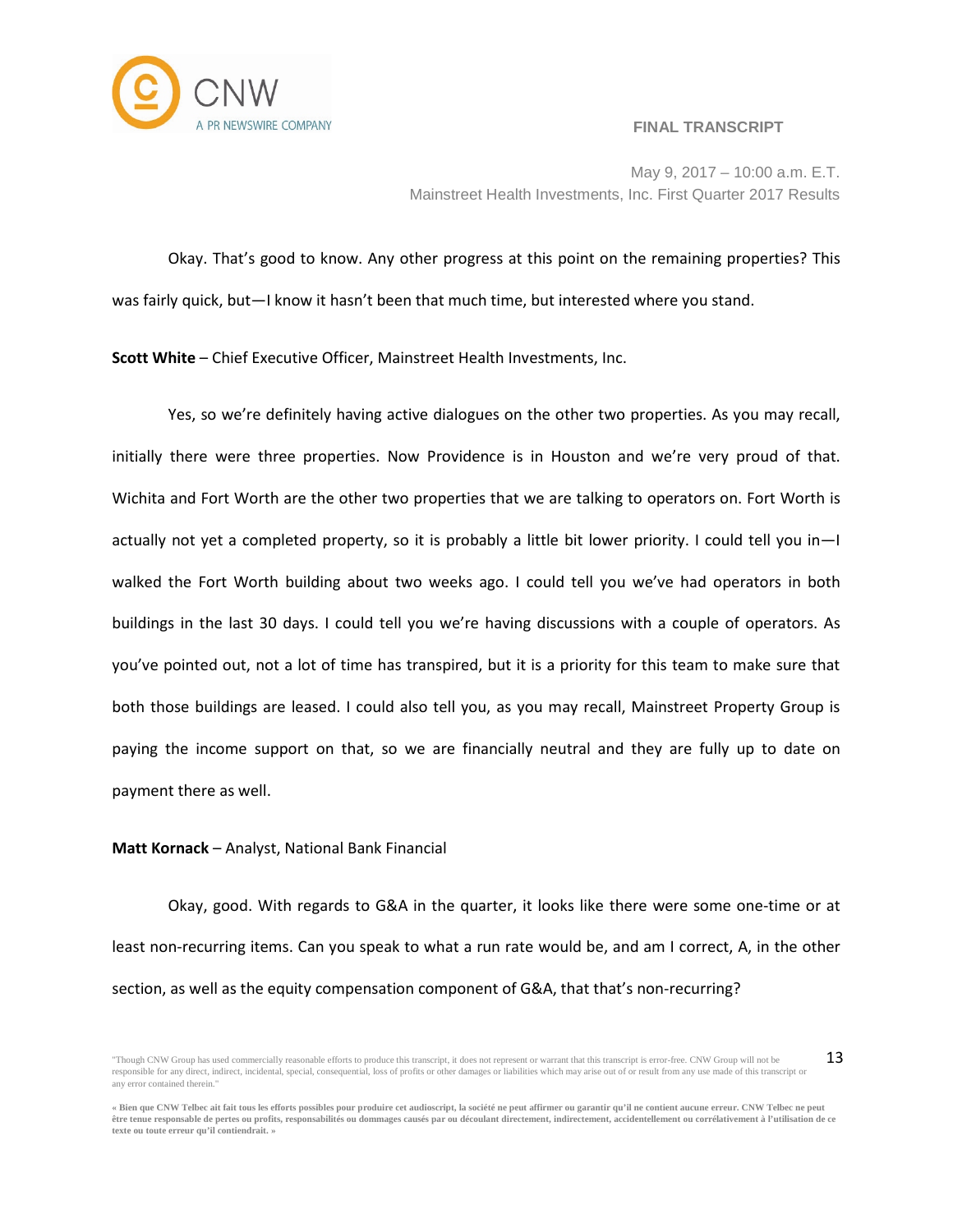

May 9, 2017 – 10:00 a.m. E.T. Mainstreet Health Investments, Inc. First Quarter 2017 Results

## **Scott Higgs –** Chief Financial Officer, Mainstreet Health Investments, Inc.

Yes, so I think the previous kind of guidance to that respect, Matt, is still pretty consistent. The Q1 is a bit lumpy, so when I talked about 100 basis points to 110 basis points of assets, that's on an annualized basis, so in Q1 we did have the executive DSU comp, which is kind of a one-time hit, but we also had the lumpy G&A costs associated with reporting and all of that stuff in Q1, which is just a Q1 event.

#### **Matt Kornack** – Analyst, National Bank Financial

Okay. Good to know. Then finally, now that there's legislation on the books, whether or not it passes is still to be determined. How does this new American Healthcare Act, or whatever they're calling it, end up impacting the business, or do you think there is an impact to the business at this point?

**Scott White** – Chief Executive Officer, Mainstreet Health Investments, Inc.

There isn't. As we've said before, we invest in this opportunity because we believe that there is a long-term fundamental opportunity and that taking care of our aging population is not going away. It's something that's really important to us. It's really important to our operators. It's something we're focused on. The laws, the reimbursements, all that sort of comes and goes, it changes over time. As long as we partner with the right operators that have seen this before and understand how to navigate, are

<sup>&</sup>quot;Though CNW Group has used commercially reasonable efforts to produce this transcript, it does not represent or warrant that this transcript is error-free. CNW Group will not be responsible for any direct, indirect, incidental, special, consequential, loss of profits or other damages or liabilities which may arise out of or result from any use made of this transcript or any error contained therein. 14

<sup>«</sup> Bien que CNW Telbec ait fait tous les efforts possibles pour produire cet audioscript, la société ne peut affirmer ou garantir qu'il ne contient aucune erreur. CNW Telbec ne peut être tenue responsable de pertes ou profits, responsabilités ou dommages causés par ou découlant directement, indirectement, accidentellement ou corrélativement à l'utilisation de ce **texte ou toute erreur qu'il contiendrait. »**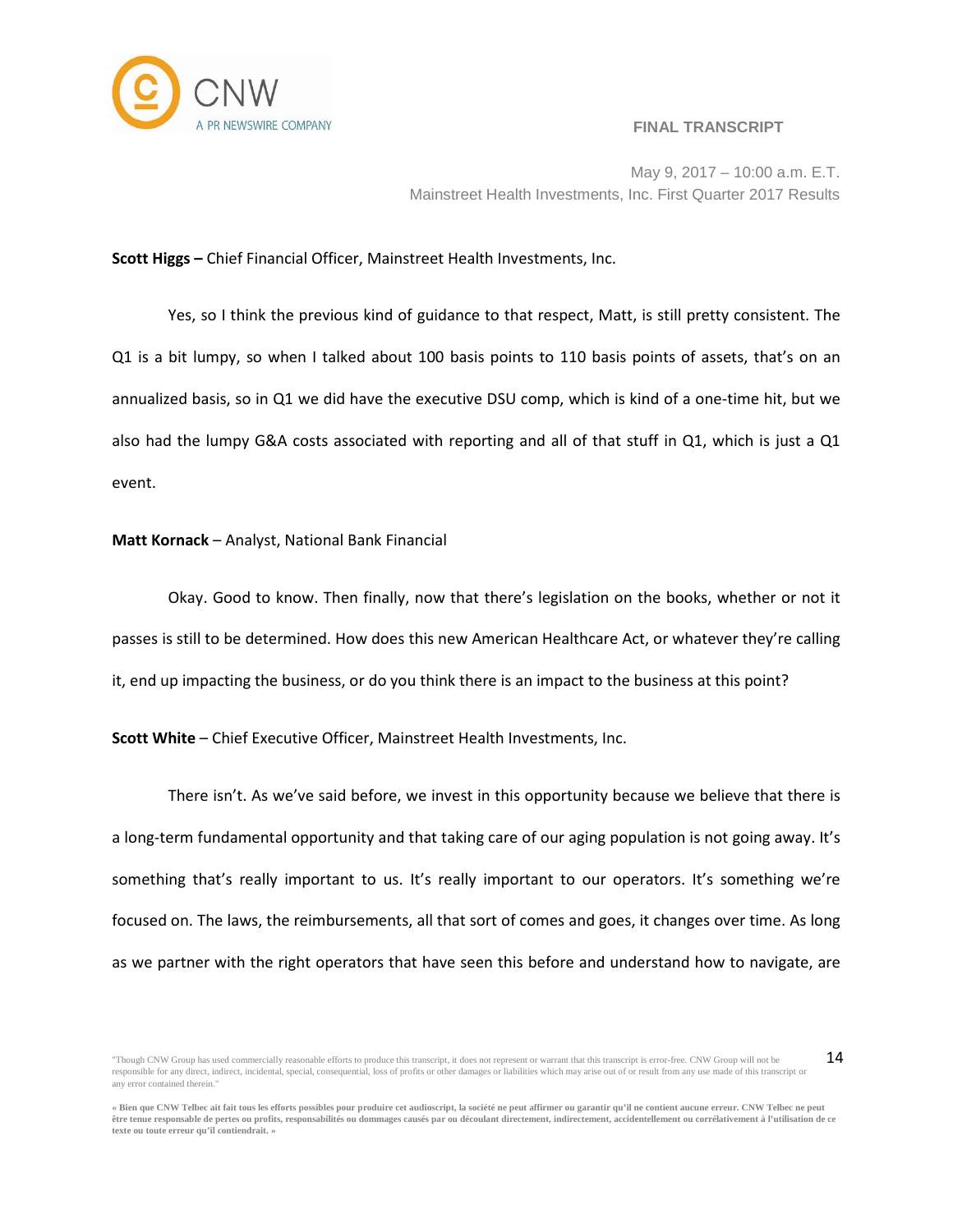

May 9, 2017 – 10:00 a.m. E.T. Mainstreet Health Investments, Inc. First Quarter 2017 Results

malleable through multiple markets, we're not the least bit concerned. I can tell you that we have regular dialogues with our operators.

I guess about a week and a half ago there was an announcement that came out, a very, very, very preliminary announcement about potential changes in a couple of years. Within an hour one of our operators called us. We didn't even call them, called us and said, "Hey, just want to give you a head's up. Here's what's going on on this and if you want to talk to our reimbursement specialist," which by the way, we did. That operator set it up for us. That's the kind of relationships that we feel really comfortable with and we feel like we'll be able to navigate these markets because we're partnered with the right operators.

## **Matt Kornack** – Analyst, National Bank Financial

Okay. Last question for me. With regards to the mezzanine loan profile, have you, with regard to the underlying assets, have you got a sense as to which ones in the near term you'll be taking or what the size of that opportunity potentially is from an acquisition standpoint over the next, sort of 12 months?

**Scott White** – Chief Executive Officer, Mainstreet Health Investments, Inc.

Yes, so as you know, we have about a dozen mezzanine loans on our books right now. Those are all mezzanine loans that we entered into with the expectation that we will acquire those properties. I

<sup>&</sup>quot;Though CNW Group has used commercially reasonable efforts to produce this transcript, it does not represent or warrant that this transcript is error-free. CNW Group will not be responsible for any direct, indirect, incidental, special, consequential, loss of profits or other damages or liabilities which may arise out of or result from any use made of this transcript or any error contained therein." 15

<sup>«</sup> Bien que CNW Telbec ait fait tous les efforts possibles pour produire cet audioscript, la société ne peut affirmer ou garantir qu'il ne contient aucune erreur. CNW Telbec ne peut être tenue responsable de pertes ou profits, responsabilités ou dommages causés par ou découlant directement, indirectement, accidentellement ou corrélativement à l'utilisation de ce **texte ou toute erreur qu'il contiendrait. »**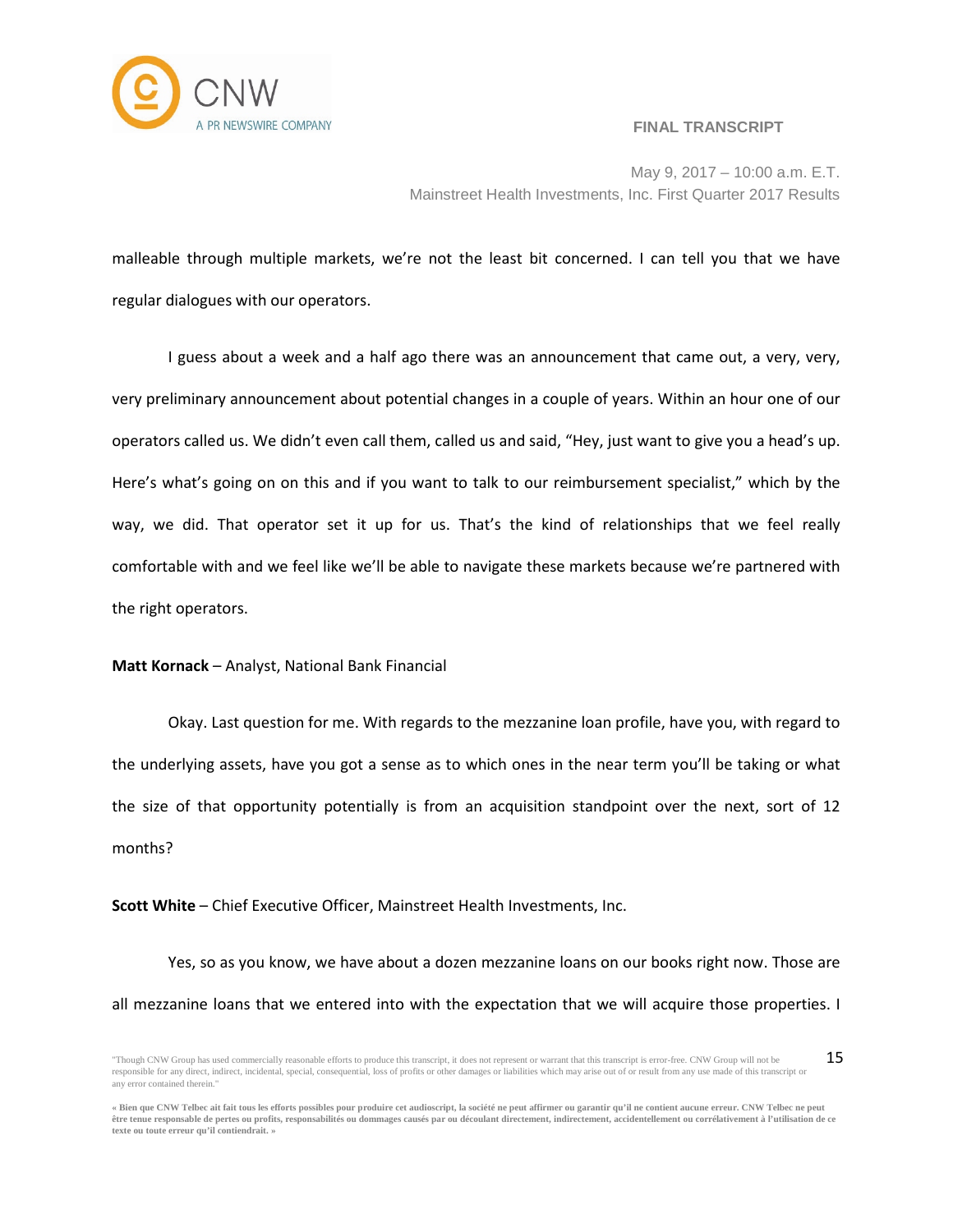

May 9, 2017 – 10:00 a.m. E.T. Mainstreet Health Investments, Inc. First Quarter 2017 Results

mean we don't—we're not in the business of doing mezz loans just for the sake of doing mezz loans. We're in the business of doing mezz loans to give us clarity around a pipeline and we're proud of that. When and if we'll execute on each of those, it really will depend on what's going on when they come due. So as with all development, it is somewhat lumpy, and even when you have clear projections on when these properties are to be completed, invariably there's a month, there's two months, there's three-months delay for some reason, whether it's weather-related, whether it's related to anything that's going on locally in that area, so what we do is as these properties become available, we assess how they fit into our overall holistic portfolio.

We assess geography. We assess operator. We assess all the different variables and then make a decision. We have a dozen in the pipeline right now we do have a robust opportunity to execute on in the next year. Will we execute on all of them? Probably not, just because they're probably going to come too fast. Might we? Sure. We might. We'll assess them on an individual basis, but we feel really good about what we have in the pipeline, and you'll probably see us doing some more mezz loans in the not too distant future.

## **Matt Kornack** – Analyst, National Bank Financial

The nearest potential—what is the nearest sort of completion for one of these? Is it second half of this year or into 2018 at this point?

<sup>&</sup>quot;Though CNW Group has used commercially reasonable efforts to produce this transcript, it does not represent or warrant that this transcript is error-free. CNW Group will not be responsible for any direct, indirect, incidental, special, consequential, loss of profits or other damages or liabilities which may arise out of or result from any use made of this transcript or any error contained therein." 16

<sup>«</sup> Bien que CNW Telbec ait fait tous les efforts possibles pour produire cet audioscript, la société ne peut affirmer ou garantir qu'il ne contient aucune erreur. CNW Telbec ne peut être tenue responsable de pertes ou profits, responsabilités ou dommages causés par ou découlant directement, indirectement, accidentellement ou corrélativement à l'utilisation de ce **texte ou toute erreur qu'il contiendrait. »**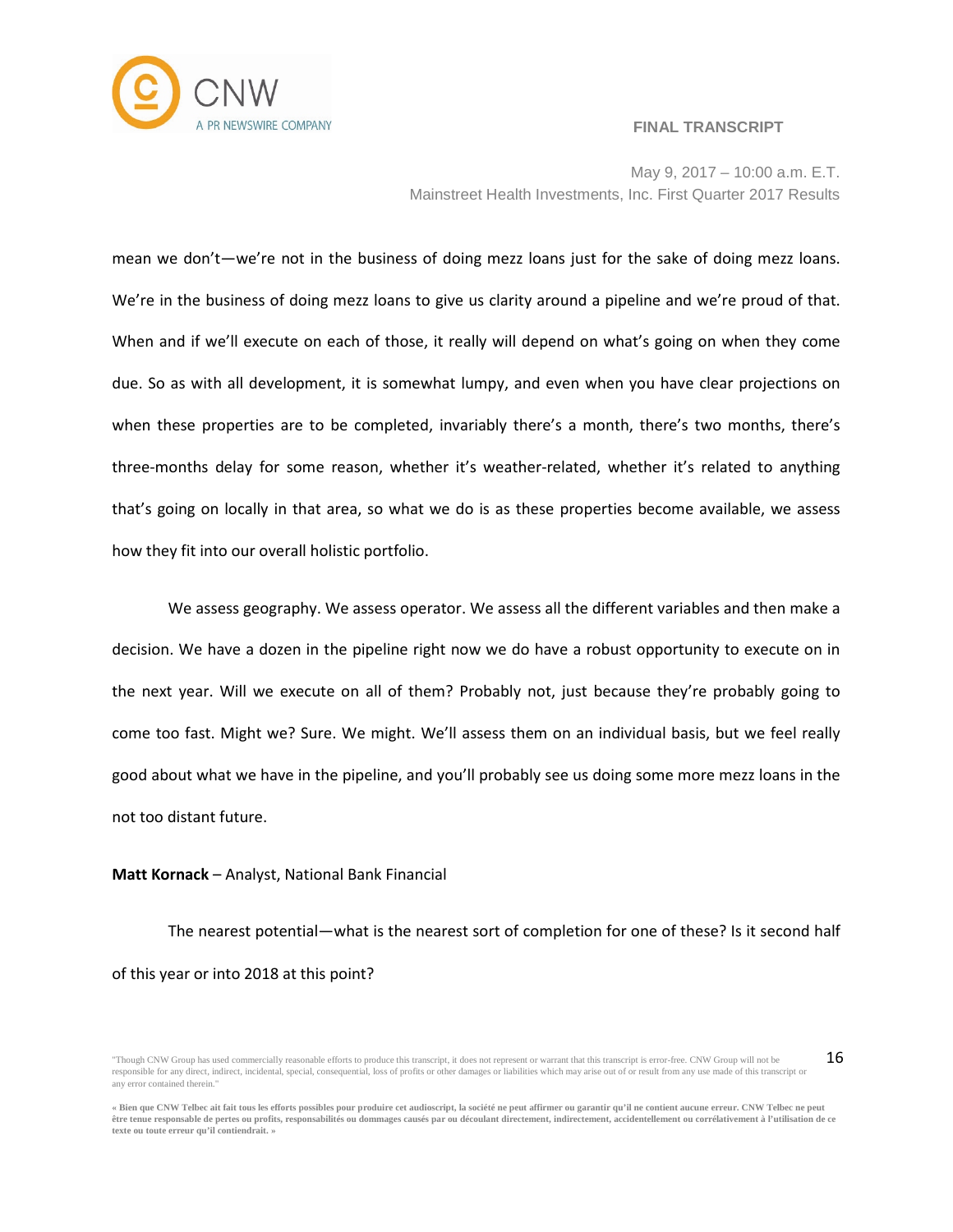

May 9, 2017 – 10:00 a.m. E.T. Mainstreet Health Investments, Inc. First Quarter 2017 Results

**Scott White** – Chief Executive Officer, Mainstreet Health Investments, Inc.

Oh, no. We'll definitely have some completed in the second half of this year, no question.

**Matt Kornack** – Analyst, National Bank Financial

Okay, great. Thanks guys.

**Scott White** – Chief Executive Officer, Mainstreet Health Investments, Inc.

You got it. Thanks so much.

**Scott Higgs –** Chief Financial Officer, Mainstreet Health Investments, Inc.

Thank you, Matt.

## **Operator**

As a reminder, if you'd like to ask a question, please press star, followed by the number one on

your telephone keypad, and your next question comes from Zain Jafry from CIBC. Please go ahead.

**Zain Jafry** – Analyst, CIBC World Markets

Good morning, guys.

**Scott Higgs –** Chief Financial Officer, Mainstreet Health Investments, Inc.

<sup>&</sup>quot;Though CNW Group has used commercially reasonable efforts to produce this transcript, it does not represent or warrant that this transcript is error-free. CNW Group will not be responsible for any direct, indirect, incidental, special, consequential, loss of profits or other damages or liabilities which may arise out of or result from any use made of this transcript or any error contained therein." 17

<sup>«</sup> Bien que CNW Telbec ait fait tous les efforts possibles pour produire cet audioscript, la société ne peut affirmer ou garantir qu'il ne contient aucune erreur. CNW Telbec ne peut être tenue responsable de pertes ou profits, responsabilités ou dommages causés par ou découlant directement, indirectement, accidentellement ou corrélativement à l'utilisation de ce **texte ou toute erreur qu'il contiendrait. »**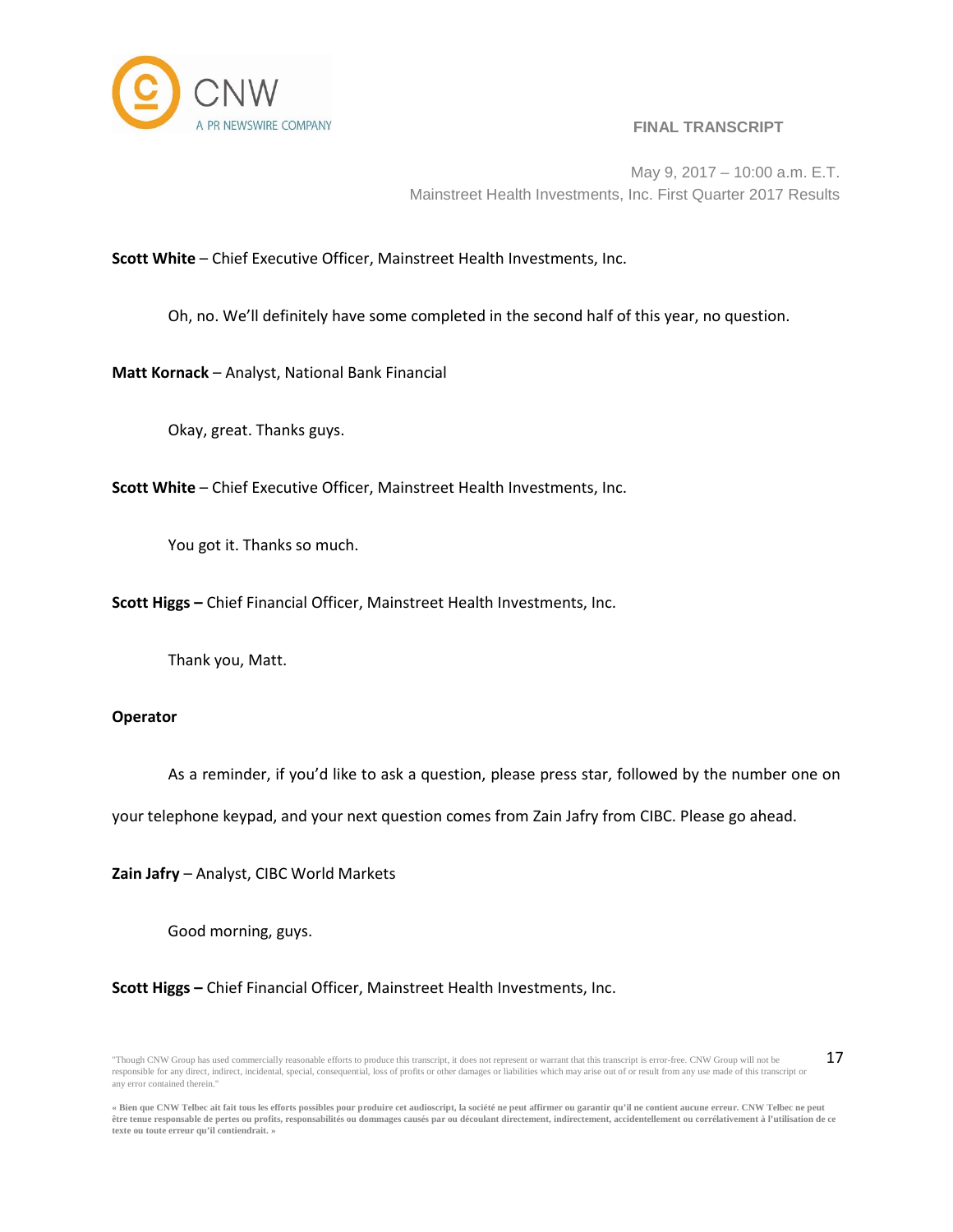

May 9, 2017 – 10:00 a.m. E.T. Mainstreet Health Investments, Inc. First Quarter 2017 Results

Good morning, Zain.

**Scott White** – Chief Executive Officer, Mainstreet Health Investments, Inc.

Good morning, Zain.

**Zain Jafry** – Analyst, CIBC World Markets

I just wanted to follow up regarding the Houston property. Great to see you guys establish that relationship with Providence. Do you know when we can expect the rent to commence? Is sometime in Q3 fair to assume?

**Scott Higgs –** Chief Financial Officer, Mainstreet Health Investments, Inc.

Yes, I think that's fair. Q3 is a good estimate for that.

**Zain Jafry** – Analyst, CIBC World Markets

Perfect, and just following up on Jenny Ma. In terms of the acquisition environment. As opportunities present themselves, what leverage would you be comfortable with in the short term?

**Scott White** – Chief Executive Officer, Mainstreet Health Investments, Inc.

We've always been—I think we're going to stand behind that 50 percent to 55 percent is the right number. Is it possible we'll creep a little bit over that, as you say, in the short term? Yes, it's

<sup>&</sup>quot;Though CNW Group has used commercially reasonable efforts to produce this transcript, it does not represent or warrant that this transcript is error-free. CNW Group will not be responsible for any direct, indirect, incidental, special, consequential, loss of profits or other damages or liabilities which may arise out of or result from any use made of this transcript or any error contained therein." 18

<sup>«</sup> Bien que CNW Telbec ait fait tous les efforts possibles pour produire cet audioscript, la société ne peut affirmer ou garantir qu'il ne contient aucune erreur. CNW Telbec ne peut être tenue responsable de pertes ou profits, responsabilités ou dommages causés par ou découlant directement, indirectement, accidentellement ou corrélativement à l'utilisation de ce **texte ou toute erreur qu'il contiendrait. »**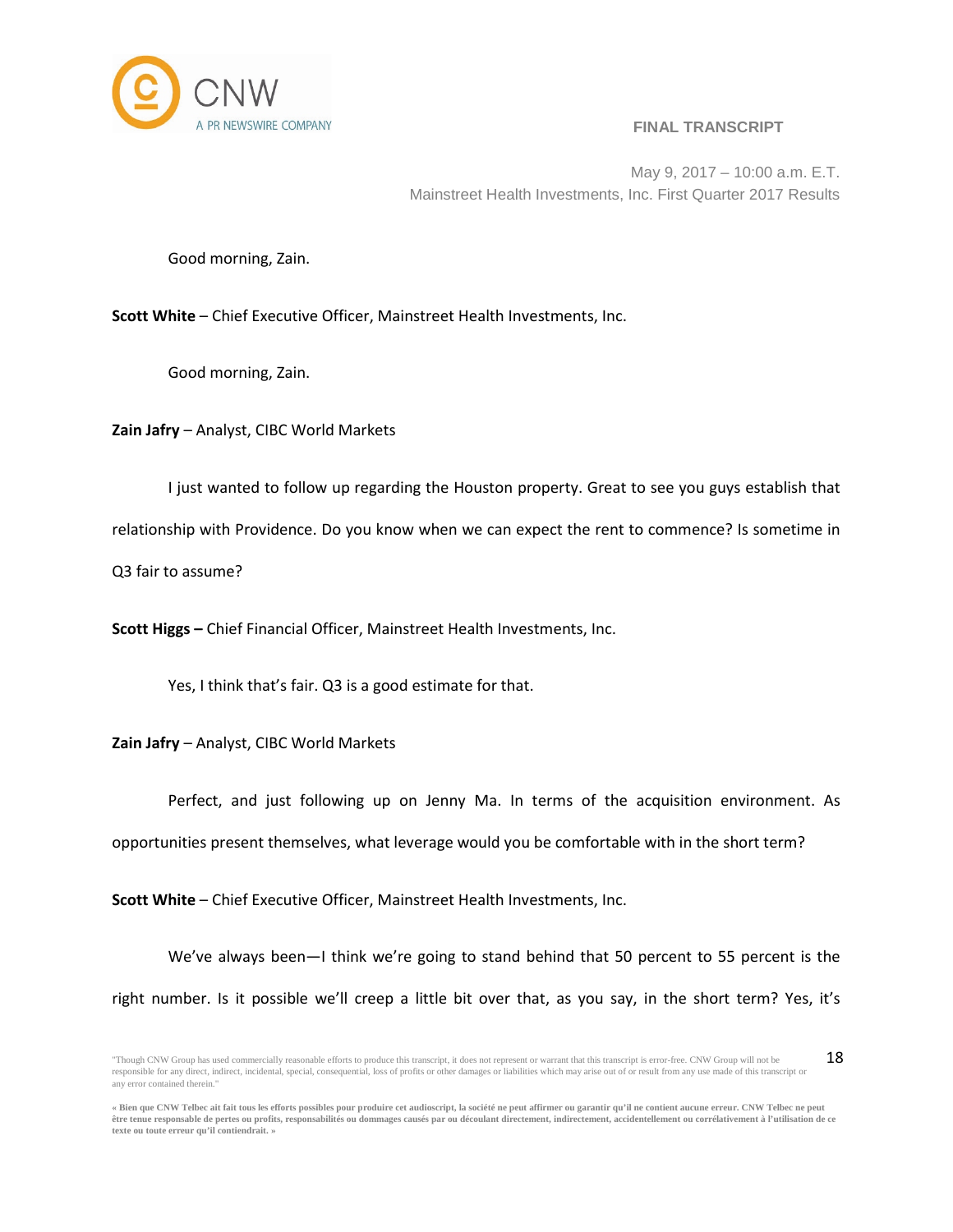

19

May 9, 2017 – 10:00 a.m. E.T. Mainstreet Health Investments, Inc. First Quarter 2017 Results

possible, but I think as we think about our long-term vision in the portfolio, 50 percent to 55 percent is a good number to think about for us.

**Zain Jafry** – Analyst, CIBC World Markets

Great. Thanks, and maybe just one more for me. Have there been any changes to the terms of Magnetar's lock-up period? I think 75 percent comes up for due next month?

**Scott White** – Chief Executive Officer, Mainstreet Health Investments, Inc.

Yes, that's correct. There have been no changes, and as a large shareholder of ours, we talk to

them on a regular basis.

**Zain Jafry** – Analyst, CIBC World Markets

Great. Perfect. That's great for me. Thanks. I'll turn it back.

**Scott White** – Chief Executive Officer, Mainstreet Health Investments, Inc.

Fantastic.

**Scott Higgs –** Chief Financial Officer, Mainstreet Health Investments, Inc.

Thank you.

## **Operator**

"Though CNW Group has used commercially reasonable efforts to produce this transcript, it does not represent or warrant that this transcript is error-free. CNW Group will not be responsible for any direct, indirect, incidental, special, consequential, loss of profits or other damages or liabilities which may arise out of or result from any use made of this transcript or any error contained therein."

« Bien que CNW Telbec ait fait tous les efforts possibles pour produire cet audioscript, la société ne peut affirmer ou garantir qu'il ne contient aucune erreur. CNW Telbec ne peut être tenue responsable de pertes ou profits, responsabilités ou dommages causés par ou découlant directement, indirectement, accidentellement ou corrélativement à l'utilisation de ce **texte ou toute erreur qu'il contiendrait. »**